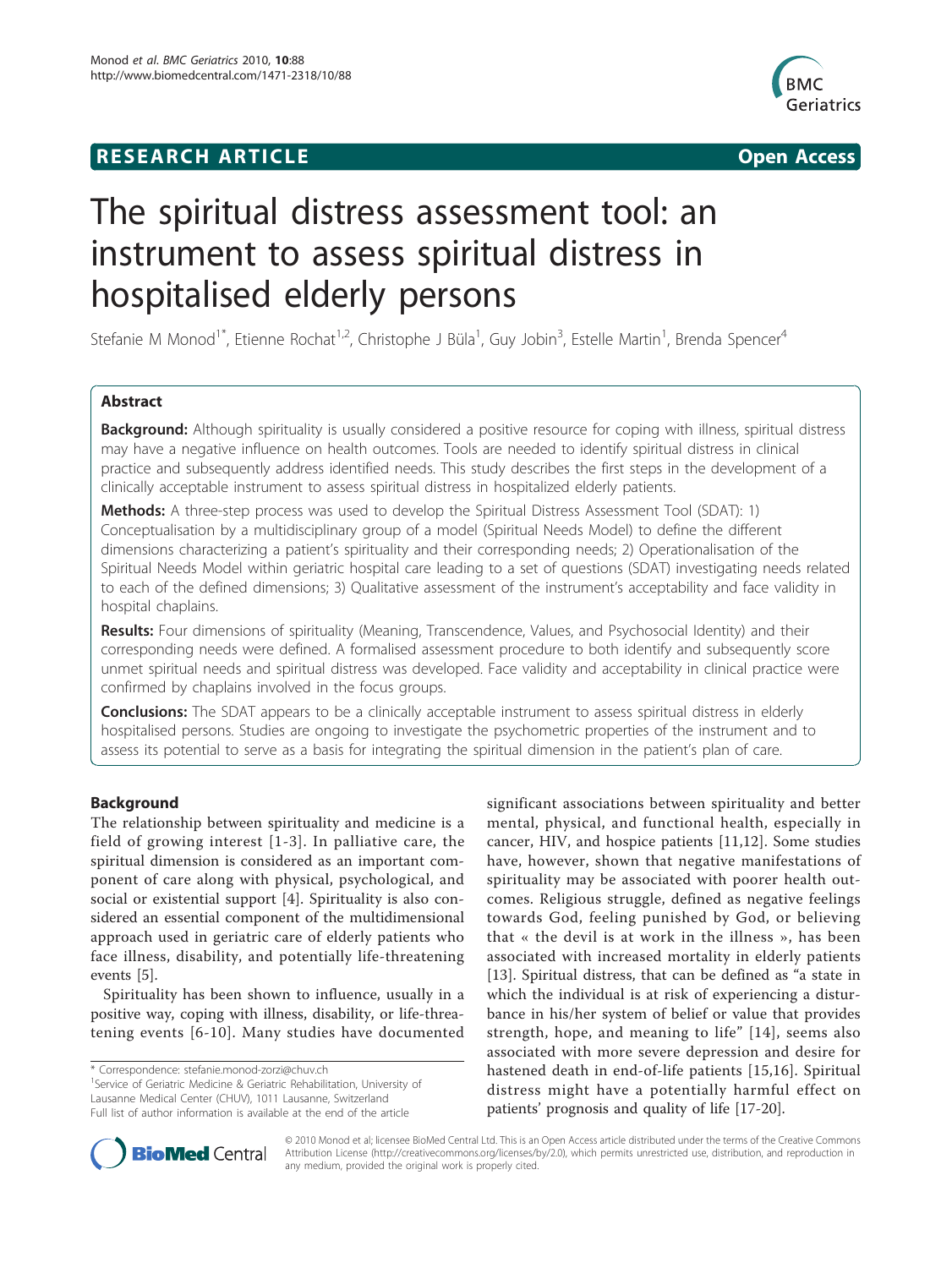Despite evidence suggesting an association between spiritual distress and worse health outcome, very few intervention studies have been conducted to improve patients' spiritual health [\[21](#page-7-0),[22\]](#page-7-0). This may be explained by the lack of consensus on the definition of spirituality, and, as a consequence, of spiritual distress, within health care research [[23-25](#page-7-0)]. Numerous instruments have been developed to assess spirituality. Most currently available describe behaviours, beliefs or attitudes towards spirituality [\[26-28](#page-7-0)]. Although some instruments measuring spiritual well-being or spiritual needs might equally reflect spiritual distress [\[29-](#page-7-0)[31\]](#page-8-0), none of these instruments has been designed for this specific purpose. Moreover, conceptual models on which to base spiritual assessment, spiritual distress recognition and spiritual intervention in hospital settings are essentially lacking, and are called for in order to improve patient care [[25](#page-7-0),[32\]](#page-8-0). These conceptual models should also be congruent with other Bio-Psycho-Social processes of care in order to promote integrative models of care in hospital settings. These shortcomings need to be addressed as a prerequisite to conducting intervention studies.

The present paper describes work to address this issue and presents: a) an operational definition of spiritual distress; b) the successive steps in the development of an instrument to assess spiritual distress in hospitalized elderly patients; c) the subsequent assessment of this instrument's face validity and acceptability in clinical practice.

#### Methods

#### Basic concepts

There are different ways to assess spirituality; this research focuses on assessment of the patient's spiritual state. Spiritual state is here defined as the patient's feelings regarding his or her spirituality. Spiritual state is dynamic: it fluctuates according to a hypothesised spectrum of spiritual wellness, ranging from spiritual wellbeing to spiritual distress. A spiritual state might be worse because of external stressors such as illness or bereavement; it may also be improved by spiritual intervention. This concept of spiritual state appeared as the most appropriate way to assess spirituality within the hospital setting. The intention is that assessment of a patient's spiritual state should serve to determine the need for specific interventions.

Based on this definition of a spiritual state, an operational definition of spiritual distress was hypothesised. The hypothesis was made that spiritual distress arises from unmet spiritual needs and that the greater the degree to which a spiritual need remains unmet, the greater the disturbance in spiritual state and the greater the level of spiritual distress experienced by the patient.

#### Development of the Spiritual Distress Assessment Tool (Figure [1](#page-2-0))

The development of The Spiritual Distress Assessment Tool (SDAT) was based on a conceptual model of spiritual needs assessment previously published under the name of the Spiritual Needs Model [\[33\]](#page-8-0).

Development of the Spiritual Distress Assessment Tool was yet carried out in three stages.

### a) Conceptualisation of spirituality and spiritual needs in hospitalised persons: definition of the Spiritual Needs Model [\[33](#page-8-0)]

An interdisciplinary group of health professionals (one physician, four nurses, and three chaplains), working in five different geriatric hospitals in Switzerland, met on fourteen occasions over a two-year period to define and conceptualise spirituality in the hospitalised person. The group was directed by one of the co-authors (ER).

A literature search and review in PubMed and Google, using "spirituality" and "religiosity" as search terms, was performed to select and define candidate dimensions that could characterize spirituality in hospitalised persons. Candidate dimensions were discussed and consensus was achieved through the sharing of spiritual care experiences, role play and case analysis. Finally, using the same process, the working party further defined the spiritual needs corresponding to each selected dimension of spirituality.

The work of the interdisciplinary group resulted in a definition of spirituality in hospitalised persons, of the dimensions that characterize a patient' spirituality and of the needs corresponding to each of these dimensions.

The overall concept was defined as The Spiritual Needs Model [\[33](#page-8-0)].

## b) Definition of the Spiritual Distress Assessment Tool (SDAT) and guidelines for administration

Two of the authors (SM and ER) decided to integrate the Spiritual Needs Model into hospital geriatric care over a six month period in order to assess its practicability in clinical care.

This phase of the research was conducted in the postacute care unit of the Department of Geriatric Medicine, University of Lausanne Medical Center. This 66-bed unit admits patients aged 65 years and older and provides interdisciplinary care to restore the highest possible level of functional independence and quality of life. Eighty percent of patients report a Judaeo-Christian religious background.

During this phase, the leader of the working party (ER) was integrated into the interdisciplinary team. He performed systematic bedside assessments of patients' spirituality using the framework of the Spiritual Needs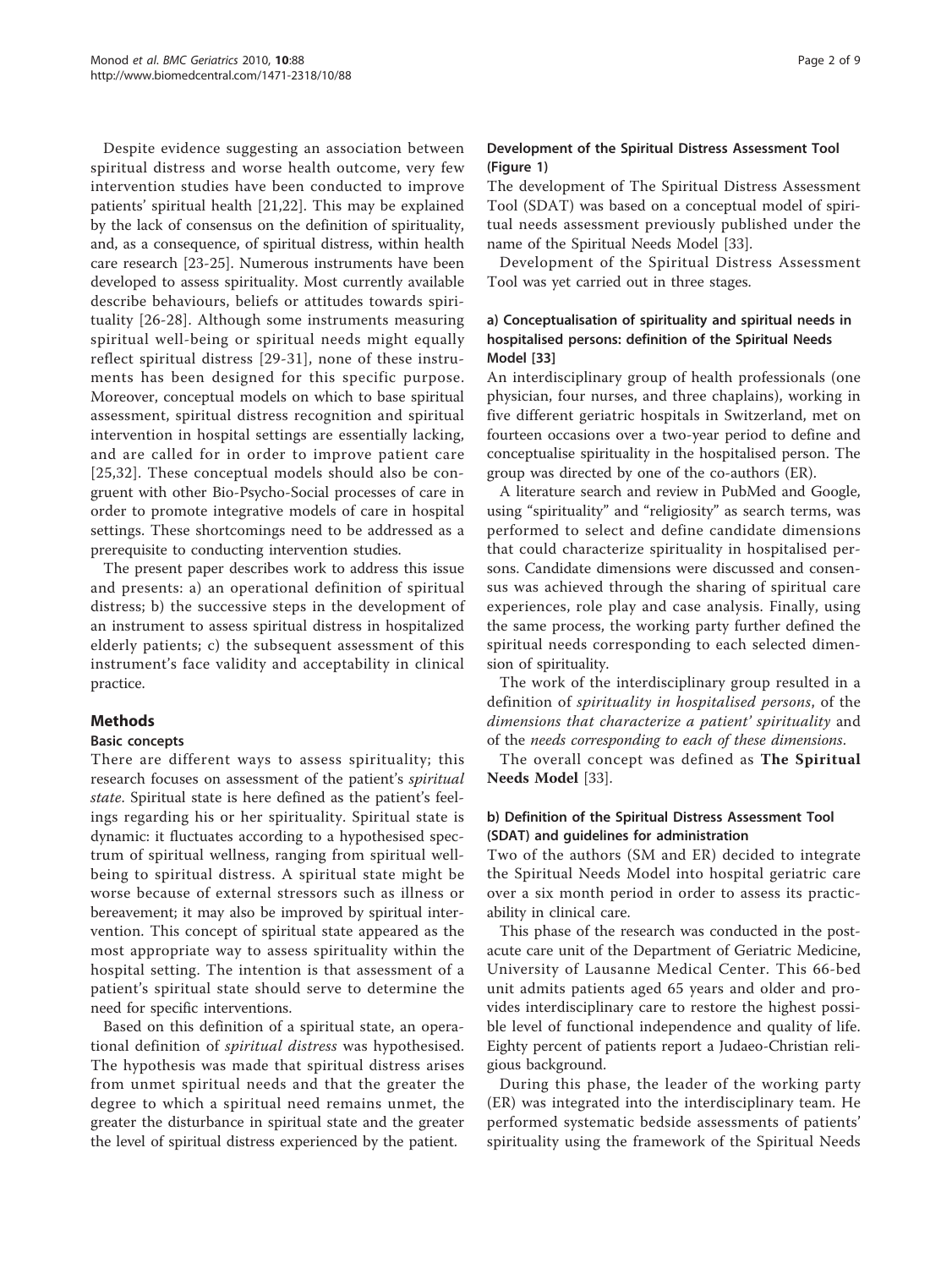<span id="page-2-0"></span>

Model and participated in weekly interdisciplinary team meetings to share the results of this assessment with health professionals.

Over the six month period, 69 patients were assessed by the chaplain using the framework of the Spiritual Needs Model. Of those patients proposed a meeting with the chaplain, only one refused. Characteristics of the participants are described in Table 1.

Based on this experience, spiritual needs assessment with use of the Spiritual Needs Model was progressively structured and systematised. In the course of this process, a set of questions was gradually devised for use in

#### Table 1 Patients' characteristics

| <b>Characteristics</b>              | Population ( $N = 69$ ) |
|-------------------------------------|-------------------------|
| Age (years)                         | $82.5 + 8.3$            |
| Women (%)                           | 78.3                    |
| Living alone (%)                    | 62.5                    |
| Cognitive impairment* (%)           | 30.4                    |
| Depressive symptoms <sup>+</sup>    | 121                     |
| Basic ADI at admission <sup>*</sup> | $75 + 16$               |

\* defined as a score < 24 at the Mini Mental State Examination (score ranging from 0 to 30, with higher scores indicating better cognition)

† defined as a score ≥ 6 at the 15-item Geriatric Depression Scale (score ranging from 0 to 15, with higher scores indicating more depressive symptoms)

¥ Katz's basic Activities of Daily Living (score ranging from 0 to 6, with higher score indicating better function)

the interview to investigate the patient's spiritual needs and guidelines to conduct spiritual needs assessment (e.g. patient's consent, confidentiality) were defined. In parallel, a structured analytical framework was developed to assess the severity of unmet spiritual needs, as manifested in the interview.

This process resulted in the definition of the SDAT, that is, a formalised assessment procedure to identify unmet spiritual needs, to score the degree to which spiritual needs remained unmet and to determine the presence of spiritual distress.

This part of the SDAT development was approved by the institutional Ethical Review Board of the University of Lausanne.

#### c) Assessment of the face validity and acceptability of the SDAT

It was considered important to assess the validity of the SDAT. However, as no consensus exists regarding the definition of spirituality and the dimensions that characterize spirituality, no real "definitional standard" could be said to exist [[34\]](#page-8-0). Thus, true assessment of the content validity of the SDAT against a gold standard would not have been possible. However, face validity, considered as being a particular type of content validity, was assessed. Face validity refers to whether persons not involved in the development of an instrument perceive it as measuring what it is deemed to measure [[35\]](#page-8-0).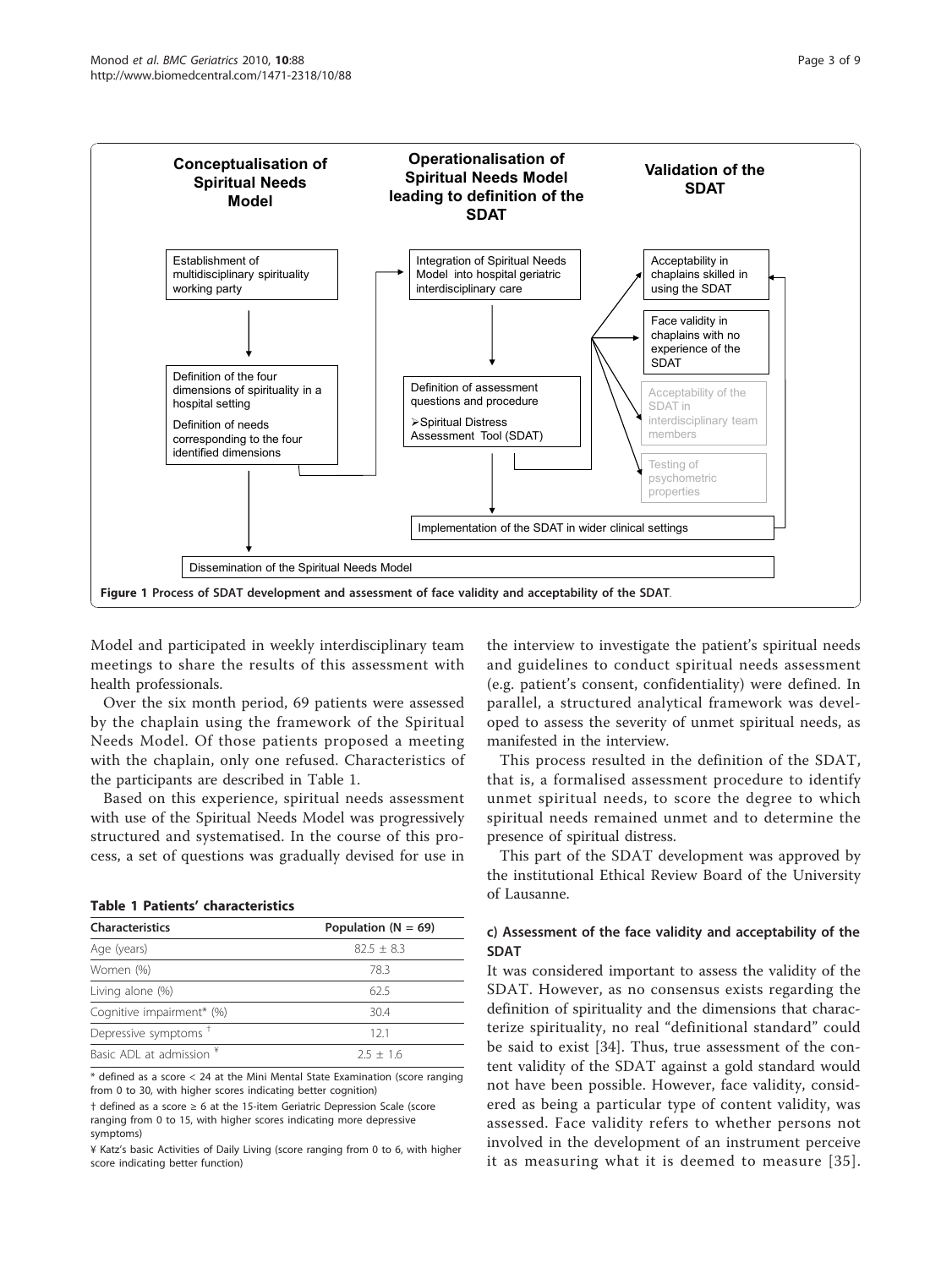In this case, we established whether hospital chaplains experienced in hospital pastoral care, who had not been in any way involved in the development or use of the SDAT, perceived the instrument as able to measure a patient's' spirituality.

#### Face validity of the SDAT in chaplains with no experience of the SDAT, but experienced in providing hospital pastoral care

In order to assess these characteristics, a moderated structured discussion group was conducted with chaplains practising at the chaplaincy of the University of Lausanne Medical Center (see Appendix) who were unfamiliar both with the Spiritual Needs Model and with the SDAT. Of the six chaplains invited, four protestant chaplains accepted the invitation, one declined and one catholic chaplain was not available. Participants were invited to watch a video of a pastoral interview using the SDAT and subsequently participated in a moderated discussion lasting two hours. Chaplains were asked to compare the interview with their own way of conducting a first pastoral encounter with a patient, to determine whether all dimensions of a patient's spirituality were addressed in the SDAT interview and to express their view on the structured approach used to assess a patient's spirituality in the hospital setting.

## Acceptability of the SDAT in chaplains already skilled in using the SDAT

Assessment of acceptability is commonly made in health services research with a view to determining the potential impact of proposed services, since services can only be effective if delivered and taken-up as intended. It is therefore important during implementation to assess acceptability in both service providers and service users.

As the SDAT was specially designed to be used by chaplains, the acceptability of the SDAT was assessed in members of the chaplaincy of the University of Lausanne Medical Center who were already trained in use of the instrument. In this case, the aim was to ascertain to what extent these chaplains perceived the instrument as relevant to their work and to what extent they considered its use feasible within the hospital setting.

Assessment of acceptability of the SDAT's use in other interdisciplinary team members (medical and paramedical) has also been performed [\[36](#page-8-0)] and is to be published separately.

All four chaplains skilled in application of the SDAT, and working in different hospital departments, participated in two structured, moderated group discussions, each lasting two hours. Topics covered included: methods and level of appropriation of the SDAT by the chaplains; acceptability of the sets of questions proposed for the patient's interview; definition of skills necessary to identify and score unmet spiritual needs.

#### **Results**

#### a) Conceptualisation of spirituality and spiritual needs in hospitalised persons: definition of the Spiritual Needs Model (Table [2\)](#page-4-0)

Overall, spirituality in the hospitalised elderly person was defined as the particular coherence expressed when describing one's meaning of life, referring to one's transcendence and explaining one's values.

Spirituality, in the particular context of hospital setting, was defined as a multidimensional concept that includes four dimensions considered to be interrelated: Meaning, Transcendence, Values and Psycho-social Identity.

The Meaning dimension was defined as that which provides orientation to an individual's life and promotes his or her overall life balance.

The Transcendence dimension was defined as an anchor point exterior to the person; the relationship with an external foundation that provides a sense of grounding.

The Values dimension was defined as the system of values that determines goodness and trueness for the person, as made apparent in his or her actions and life choices.

The Psycho-social Identity dimension was defined as the patient's environment; those elements, such as society, caregivers, family, and close relationships that together make up a person's singular identity.

In hospital care, the patient's medical, psychological and social needs are systematically defined, assessed and addressed. The same approach has therefore been applied regarding the patient's spiritual needs. Needs corresponding to each dimension of spirituality were thus defined.

The four defined dimensions of spirituality and their corresponding needs are summarized in Table [2.](#page-4-0)

#### b) Definition of the SDAT (Additional file [1:](#page-7-0) Table S1)

Using the Spiritual Needs Model, a set of questions was developed to facilitate investigation of the patient's needs (Additional file [1](#page-7-0): Table S1). These questions serve as prompts to be used only if the patient does not spontaneously mention anything related to the investigated need.

#### Guidelines for administering the SDAT

The SDAT is administered according to the following procedure:

First, in order to identify unmet spiritual needs, a 20-30 minute semi-structured interview is conducted by the chaplain with the patient after having obtained his/ her consent.

Second, immediately following the interview, the chaplain conducts an assessment of how the patient spoke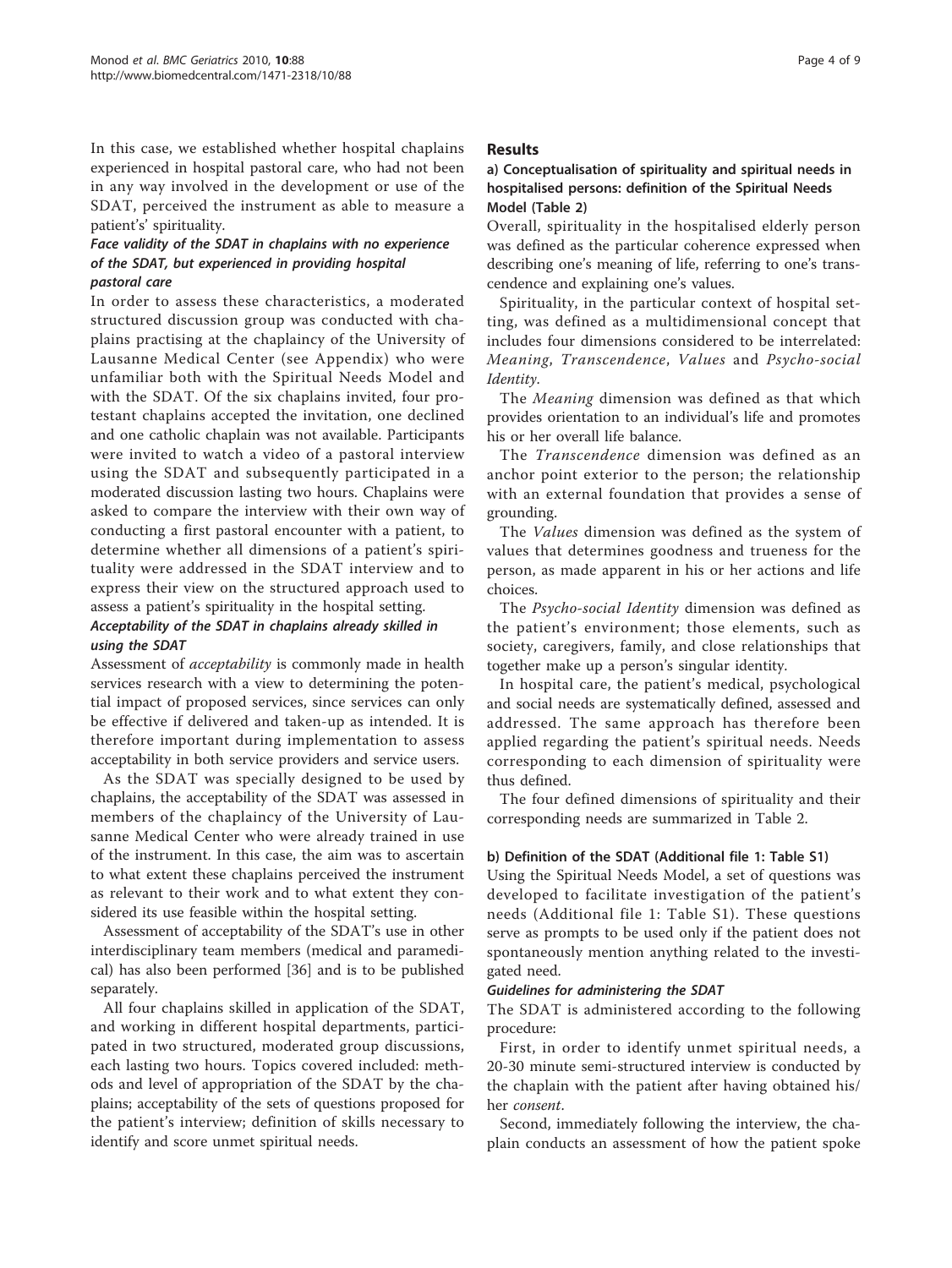| Dimension of<br>spirituality | Definition of dimension                                                                                                                                                                                                                                                                                                    | Needs associated with dimension                                                                                                                                                                                                                                                                    |  |  |  |
|------------------------------|----------------------------------------------------------------------------------------------------------------------------------------------------------------------------------------------------------------------------------------------------------------------------------------------------------------------------|----------------------------------------------------------------------------------------------------------------------------------------------------------------------------------------------------------------------------------------------------------------------------------------------------|--|--|--|
| Meaning                      | The dimension that provides orientation to an individual's life<br>and promotes his or her overall life balance.                                                                                                                                                                                                           | <b>The Need for life balance:</b> The need to rebuild a new life<br>balance and the need to learn how to better cope with illness<br>or disability.                                                                                                                                                |  |  |  |
| <b>Transcendence</b>         | An anchor point exterior to the person; the relationship with an<br>external foundation that provides a sense of grounding. The<br>group considered that everyone has an external foundation,<br>even if different from God. For example, for some people, this<br>transcendence might be found in nature, beauty, or art. | <b>The Need for connection:</b> The need for connection with his or<br>her existential foundation and the need for Beauty (aesthetic<br>sense).                                                                                                                                                    |  |  |  |
| <b>Values</b>                | The system of values that determines goodness and trueness for<br>the person; it is made apparent in the person's actions and life<br>choices.                                                                                                                                                                             | *The Need for values acknowledgement: The need that<br>health professionals know and respect one's values.<br>*The Need to maintain control: The need to understand and<br>to feel included in decision-making processes and to be<br>associated with health professionals' decisions and actions. |  |  |  |
| Psycho-social<br>Identity    | The patient's environment; those elements, such as society,<br>caregivers, family, and close relationships that together make up<br>the person's singular identity.                                                                                                                                                        | The Need to maintain identity: The need to be loved, to be<br>heard, to be recognized, to be in touch, to have a positive<br>image of oneself and to feel forgiven.                                                                                                                                |  |  |  |

<span id="page-4-0"></span>Table 2 Spiritual Needs Model: dimensions of spirituality and corresponding needs in hospitalized patients

\*According to the hospital setting, two different needs were clearly distinguished to translate the values dimension.

about his or her five spiritual needs, using the analytical framework to determine the eventual presence of spiritual distress.

Third, needs are scored on a 4-point Likert scale ranging from 0 (no unmet spiritual need) to 3 (severe unmet spiritual need). A global score of spiritual distress may therefore range from 0 (no spiritual distress) to 15 (severe spiritual distress). Examples of statements made by patients experiencing unmet needs are provided in Table 3.

At the end of the interview, the chaplain tells the patient precisely what information he or she intends to relay to the interdisciplinary team members, and requests the patient's consent to proceed. When presenting results of spiritual assessments to the team, special attention is taken to avoid unnecessarily sharing intimate information and to ensure confidentiality.

## c) Assessment of the face validity and acceptability of the SDAT

Face validity of the SDAT in chaplains with no experience of the SDAT, but experienced in hospital pastoral care Chaplains reported overall positive appraisal of the SDAT.

The Meaning, Transcendence and Psychosocial Identity dimensions were clearly acknowledged by this group. The Values dimension and, in particular, its related needs (need to maintain control; need for values acknowledgement) were more debated. The group mostly acknowledged that chaplains do not systematically address this dimension unless they perceive some discomfort around these issues for the patient. Nevertheless, they generally agreed that this dimension was part of the patient's spirituality, as it reflects the patient's need to make meaningful life choices. Some chaplains also commented that certain aspects of religiosity, such as connection with the faith community and the need for ritual, should have been more clearly assessed in the video interview. They considered that these aspects should not simply be subsumed under the Transcendence dimension, but viewed as an additional dimension.

Their appraisal of the structured format for spiritual assessment differed from that of the group of chaplains skilled in using the SDAT (see below). They raised the question of the overall goal of a pastoral interview; for most, it is to engage with the patient and not to assess or to evaluate disturbance in their spiritual health. They

|  |  |  |  | Table 3 Examples of statements made by patients experiencing unmet needs |  |
|--|--|--|--|--------------------------------------------------------------------------|--|
|  |  |  |  |                                                                          |  |

| Need for life balance              | "I know I've got to find a way to cope, but I just can't manage. I just don't have the strength any longer"                                             |
|------------------------------------|---------------------------------------------------------------------------------------------------------------------------------------------------------|
| Need for connection                | "I think that God has abandoned me";<br>"I am no longer able to paint and it was the painting that kept me in touch with the force that kept me going". |
| Need for values<br>acknowledgement | "I'm just a number here. The staff doesn't know who I am."                                                                                              |
| Need to maintain control           | "I don't know what I'm doing here in the hospital. Why hasn't anyone given me any medicine?"                                                            |
| Need to maintain identity          | "My friends don't come and visit me; my family has no idea of what I'm going through here; I just don't know<br>myself any longer."                     |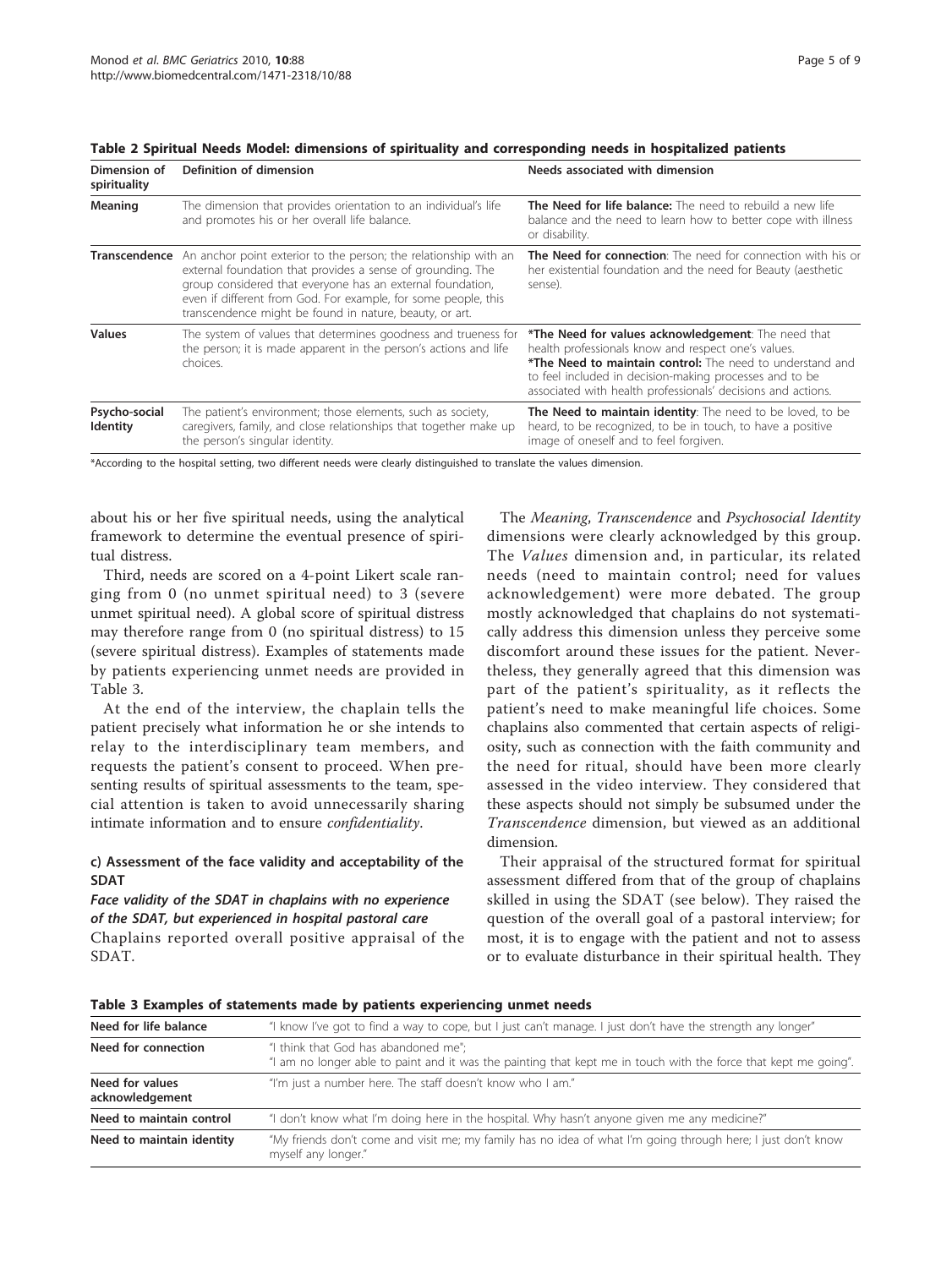argued that a spiritual interview should be tailor-made for each patient, and should, therefore, be less directive or restrictive than the SDAT. Some reluctance was expressed about using a structured format, as this seemed to imply that spirituality could be reduced to an assessment instrument. They perceived a risk of "medicalising" [[37,38\]](#page-8-0) spirituality and limiting its assessment to a health perspective. Nevertheless, it was agreed that the structured format of the SDAT would be of use when integrating pastoral care into health care and could help chaplains synthesise their evaluation and transmit meaningful information to health professionals. The group also agreed that a structured format could stimulate the assessment of dimensions that are not systematically addressed by chaplains, such as the Values dimension.

#### Acceptability of the SDAT in chaplains already skilled in using the SDAT

Overall, the SDAT was perceived by the chaplains as a useful adjunct to their pastoral interviews. They reported that the instrument allowed for more precise assessment of patients' spiritual needs. They also reported that the SDAT facilitated the communication of their observations to health professionals, and helped them clarify their potential role as well as their own implication in patient care. The structured format of the SDAT emerged as both an advantage (more efficient use of time, better organisation of the interview, systematic investigation of the four dimensions) and a disadvantage (restricts the flexibility of the interview, conveys the impression that spirituality can be "put in a box"). The group related that they tended to use the SDAT when asked by health professionals to visit a patient, the instrument allowing for a better synopsis and transfer of relevant information.

The set of standardised SDAT questions for the patient's interview was considered as acceptable and appropriate by the group. Chaplains felt comfortable enough with the instrument to consider potential useful applications in other settings or with younger patients (assuming that additional questions such as how they saw their future in terms of work, family life, or children were used).

Chaplains considered that it was not difficult to identify unmet spiritual needs during the patient interview. In contrast, assessing the severity of unmet spiritual needs proved more problematic. In particular, they pointed to the issue of adequately distinguishing between the severity of unmet spiritual needs and the availability of resources to cope with these needs. A patient with a severe unmet need for life balance may either be with or without resources to face this unmet need (e.g., he may or not have a good social network). The chaplains noted that when coping resources were absent, they tended to score more highly the level of spiritual distress than when these resources were present.

Numerous skills necessary to use the SDAT were outlined by the group, the most important being good communication skills, such as the ability to build a meaningful relationship with the patient before going ahead with the semi-structured interview, and having empathetic listening skills. A second group of required skills was more related to knowledge, such as familiarity with the four spiritual dimensions and their related spiritual needs, and theological and pastoral skills. A third group of skills included the capacity to analyse and synthesise the interview, and, a fourth group, the capacity to transmit relevant information to other team members.

#### **Discussion**

This paper presents in detail the different steps in the development of an instrument aimed to assess spiritual distress in hospitalised older persons.

Overall, results show that the proposed conceptualisation of spirituality in hospitalised elderly patient as defined in the Spiritual Needs Model and the corresponding assessment instrument (SDAT) have face validity in chaplains providing hospital pastoral care and prove acceptable to those experienced in their application. Furthermore, chaplains did not report a feeling of confusion with psychological assessment, a criticism sometimes made of other spirituality constructs [[39](#page-8-0)]. Certain reservations were, however, expressed.

Some chaplains felt that the definition of the different dimensions was somewhat unusual. The Meaning dimension is widely recognised as central components of spirituality [[40,41](#page-8-0)]. In the literature, Meaning generally refers to the finding of a global meaning to life and death, and is generally associated with purpose in life [[3\]](#page-7-0). Elderly patients often mention that because of their "old age", they have no purpose in life, but still see meaning in life. Thus, the definition of *Meaning* given in the Spiritual Needs Model refers to what provides orientation to an individual's life and promotes his or her overall life balance, rather than to definitions of the individual's new projects. Special attention was also given to the Values dimension. This dimension is less frequently identified as a specific dimension of spirituality. However, this dimension was warranted by the importance of recognising each patient's personal values so as to ensure respect for the patient's autonomy, dignity and integrity [\[42,43](#page-8-0)]. This was considered especially important in the hospital setting, given the vulnerability of elderly patient in this respect.

Second, some chaplains would have attributed a stronger, more explicit, place to religious practice, considering,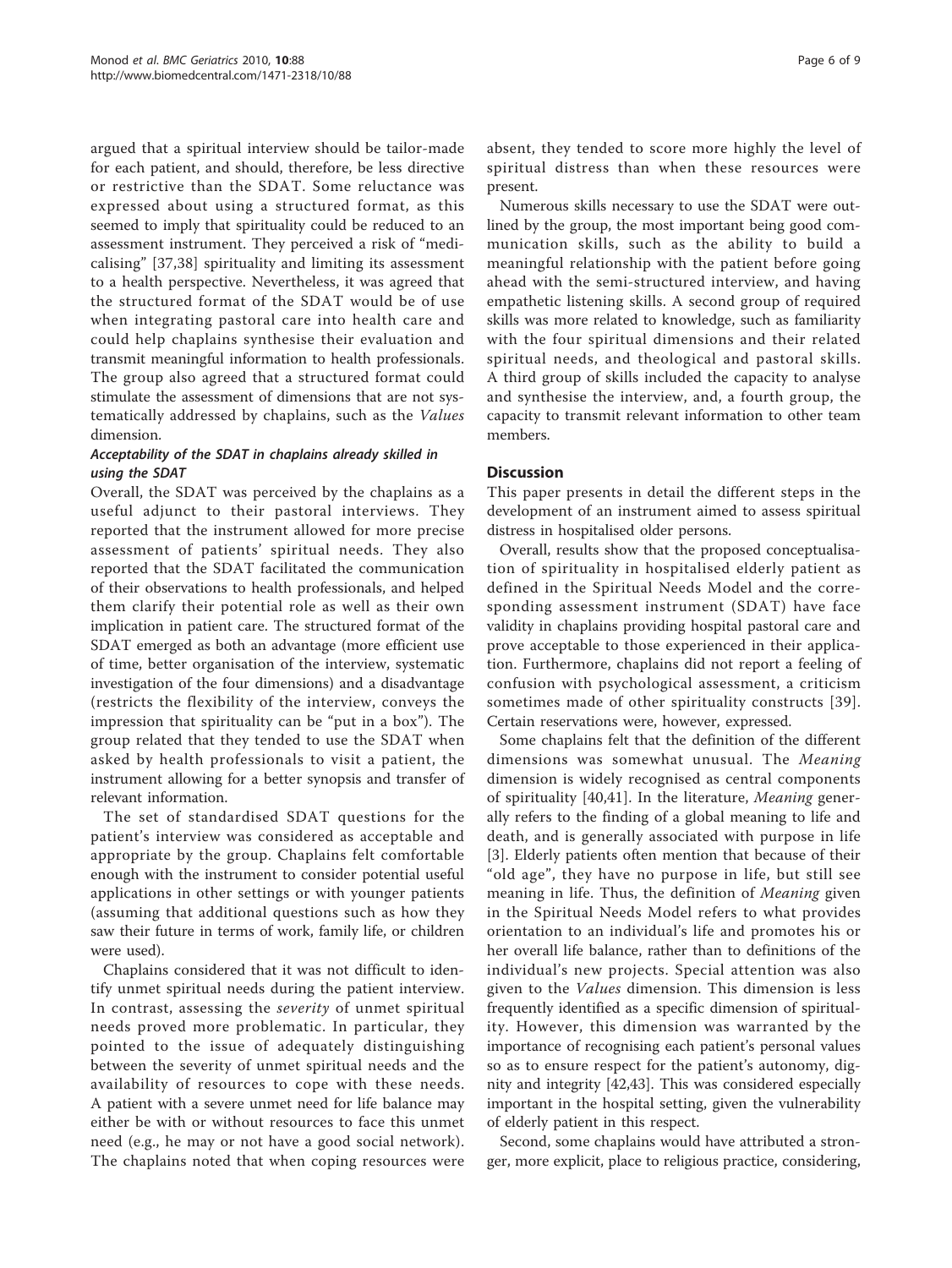for example, that rituals should be viewed as an additional spirituality dimension. Third, an additional important reservation concerned the raison d'être of pastoral hospital work: several chaplains expressed their concern that pastoral care could become medicalised and then be seen as a simple adjunct to health care. These reservations will need to be adequately addressed when attempting to further integrate spirituality assessment and management into routine care.

Interestingly, chaplains did not challenge our initial assumption that spiritual distress results from unmet spiritual needs. In fact, chaplains commonly recognized that the most promising way to integrate spirituality into health care is to be consistent with the other care processes established by the interdisciplinary team and the established institutional policy. This approach implies that the same approach be applied to spiritual needs as to bio-psycho-social needs. It seemed therefore rational to define spiritual distress as unmet needs.

Although not formally assessed, information obtained from patient contact during the development process indicates the feasibility and acceptability to patients of a systematic and structured bedside assessment of their spirituality. Also, the chaplain's participation in weekly interdisciplinary team meetings to share the results of his assessment has demonstrated the feasibility of integrating spirituality assessment into routine interdisciplinary geriatric care. A survey enquiring about interdisciplinary team members' appraisal of systematic spirituality assessment was conducted and showed that the contribution of the chaplain to improving patient care through weekly team meetings was considered essential [\[36\]](#page-8-0).

It is, however, acknowledged that the feasibility and acceptability demonstrated is context-specific. Whether similar acceptance will be observed in other settings requires further study. This work was performed in a clinical setting already familiar with a comprehensive approach to patients' needs; these conditions may prove to be a prerequisite for successful integration of spirituality assessment and for the participation of chaplains in routine care. The Christian origin and advanced age of patients enrolled in this phase of the development probably facilitated the acceptability of the encounter with the chaplain. Further assessment of acceptability will therefore be needed in larger, more diverse, elderly populations.

Besides these acknowledged limitations, the present work also has several strengths. The SDAT was developed according to a rigorous structured process: spirituality in hospitalized older patients was conceptualized through a consensus process, and its dimensions and their corresponding needs were then specified. The model was subsequently implemented within a clinical setting in order to operationalize further the assessment

process. This process, going from the definition of spirituality to the definition of an instrument to assess spirituality, has previously been adopted in the development of other spirituality assessment instruments (e.g. The spirituality Index of Well-Being [[44](#page-8-0),[45](#page-8-0)]) and strengthens the relevance of the instrument. Finally, face validity and acceptability in experienced chaplains were assessed. Though relatively long and complex, this approach had the advantage of ensuring contextual relevance for the instrument since issues regarding implementation could be dealt with progressively and in situ.

Although the SDAT was developed specifically in a population of hospitalized elderly patients, chaplains working with different populations saw considerable potential for use in other settings and in other age groups. Our procedure of assessment (a semi-structured interview) enables the patient to speak about spirituality with his or her own words and from very different perspectives. This should ensure relevancy of the SDAT for every patient, whatever their age or religious or spiritual background. Ultimately, the quality and limitations of the SDAT will be judged by the sustainability and dissemination of its use: by other chaplains, in other Departments and institutions, in research and evaluation, and, ultimately, in different cultural and religious contexts. Furthermore, as previously mentioned, the instrument's use is conditional on the availability of staff experienced in interdisciplinary care and with access to appropriate training facilities.

As yet, very few instruments have been developed on the basis of a spiritual needs construct. Two instruments, coming from nursing research, have been identified [[31](#page-8-0),[46](#page-8-0)]. These two instruments were based on qualitative studies of patients who were asked to describe their specific spiritual needs. The approach presented here is unique because spiritual needs were assessed on the basis of a previously defined concept of spirituality. This structured approach ensures coherence between theoretical work and the investigative process.

#### Conclusions

These preliminary results suggest that the SDAT is an acceptable instrument to assess spiritual distress in hospitalised persons. The instrument provides a tool for communication between disciplines, based on a shared vocabulary, and provides a new basis for integrating spirituality into the patient's plan of care. Further research is underway to assess the SDAT's acceptability in a larger sample of elderly patients and to investigate its psychometric properties. These are necessary steps before its application in intervention studies; that is, before using the SDAT to assess the impact of spiritual distress on health outcomes and patient prognosis.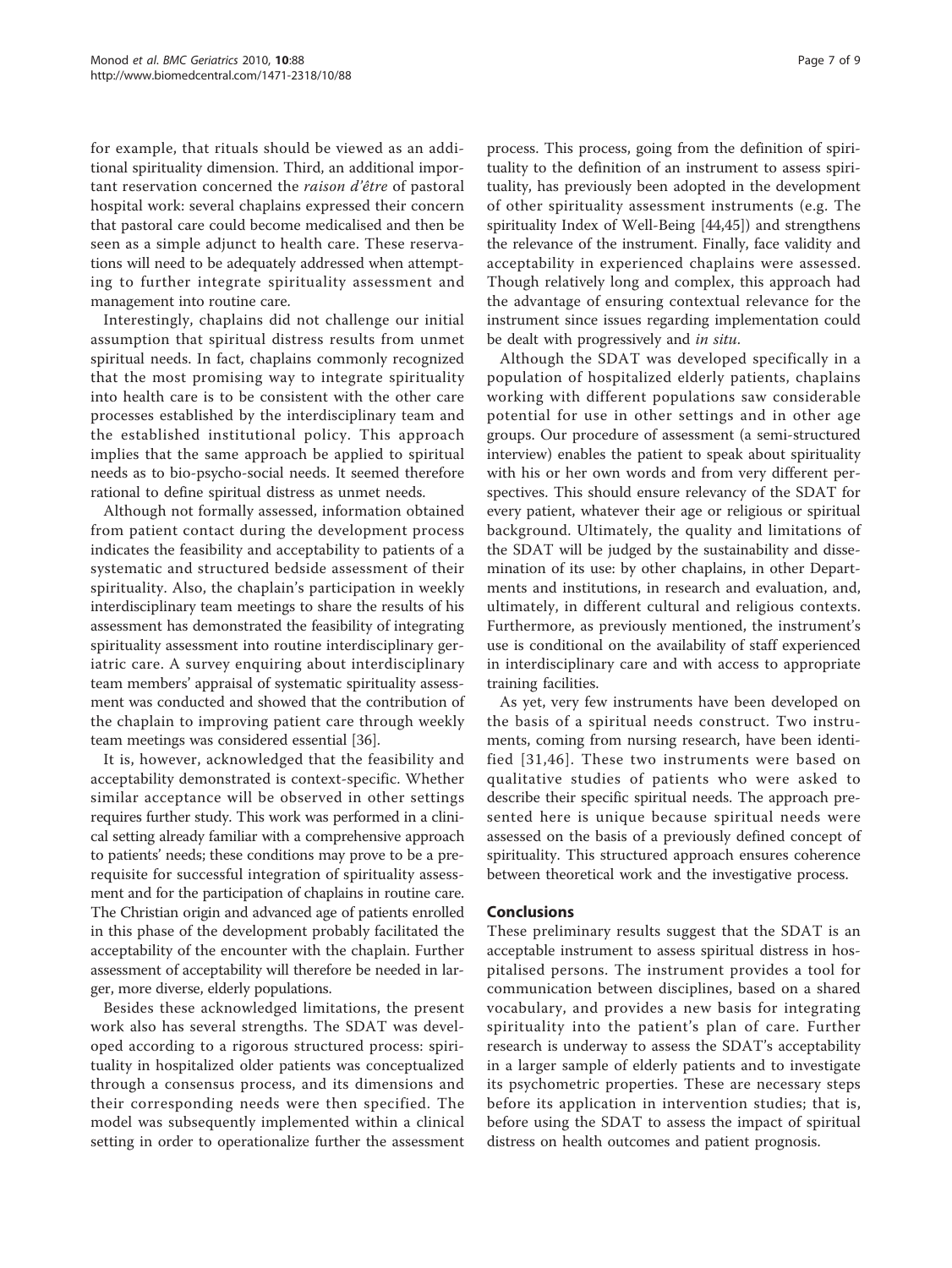#### <span id="page-7-0"></span>Appendix

#### The chaplaincy of the University of Lausanne Medical Center

This chaplaincy was created by the hospital management together with both the Catholic and Protestant churches and has responsibility for pastoral care within the hospital and for hospital pastoral training.

Chaplains work in all departments of the hospital, regardless of the patient's religious affiliation.

The chaplaincy is composed of 7 ordained chaplains (2 Catholic; 5 Protestant) and 5 lay chaplains (4 Catholic; 1 Protestant).

External chaplains from other religious affiliations (rabbis, imams, Greek orthodox priests) are solicited on patient request.

## Additional material

[Additional file 1:](http://www.biomedcentral.com/content/supplementary/1471-2318-10-88-S1.DOC) Table S1: Structure of the Spiritual Needs Model and the Spiritual Distress Assessment Tool.

#### Acknowledgements

Source of research support:

Service of Geriatric Medicine and Geriatric Rehabilitation, University of Lausanne Medical Center (CHUV), CH- 1010 Lausanne, Switzerland.

#### Author details

1 Service of Geriatric Medicine & Geriatric Rehabilitation, University of Lausanne Medical Center (CHUV), 1011 Lausanne, Switzerland. <sup>2</sup>Chaplaincy Service, University of Lausanne Medical Center (CHUV), 1011 Lausanne, Switzerland. <sup>3</sup>Faculty of Theology and Religious Sciences, University of Laval, QC G1V 0A6 Quebec, Canada. <sup>4</sup>Institute of Social and Preventive Medicine (IUMSP), University Hospital Center and University of Lausanne, Bugnon 17, 1005 Lausanne, Switzerland.

#### Authors' contributions

SM planned the study, supervised the development of the tool, supervised the validation procedure, and wrote the paper. ER conceptualized the tool, and helped write the paper. CB helped planned the study and contributed to revising the paper. GJ contributed to conceptualization of the tool and revising the paper. EM contributed to revising the paper. BS conceptualized the overall qualitative methodology, performed the validation and revised the manuscript.

All authors read and approved the final manuscript.

#### Competing interests

The authors declare that they have no competing interests.

Received: 12 March 2010 Accepted: 13 December 2010 Published: 13 December 2010

#### References

- Thoresen CE, Harris AHS: [Spirituality and health: What](http://www.ncbi.nlm.nih.gov/pubmed/12008792?dopt=Abstract)'s the evidence and what'[s needed?](http://www.ncbi.nlm.nih.gov/pubmed/12008792?dopt=Abstract) Ann Behav Med 2002, 24:3-13.
- 2. Miller WR, Thoresen CE: [Spirituality, religion, and health: An emerging](http://www.ncbi.nlm.nih.gov/pubmed/12674816?dopt=Abstract) [research field.](http://www.ncbi.nlm.nih.gov/pubmed/12674816?dopt=Abstract) Am Psychol 2003, 58:24-35.
- 3. Vachon M, Fillion L, Achille M: [A conceptual analysis of spirituality at the](http://www.ncbi.nlm.nih.gov/pubmed/19284263?dopt=Abstract) [end of life.](http://www.ncbi.nlm.nih.gov/pubmed/19284263?dopt=Abstract) J Palliat Med 2009, 12:53-59.
- Sulmasy DP: [A biopsychosocial-spiritual model for the care of patients at](http://www.ncbi.nlm.nih.gov/pubmed/12415130?dopt=Abstract) [the end of life.](http://www.ncbi.nlm.nih.gov/pubmed/12415130?dopt=Abstract) Gerontologist 2002, 42(Special Issue 3):24-33.
- 5. Monod S, Rochat E, Bula C: Is there a place for spirituality in the care of elderly patients? In Religion and psychology. Edited by: Michael T Evans Walker, Emma D Walker. New York: Novapublishers; 2009:.
- 6. Koenig HG, Pargament KI, Nielsen J: [Religious coping and health status in](http://www.ncbi.nlm.nih.gov/pubmed/9741556?dopt=Abstract) [medically ill hospitalized older adults.](http://www.ncbi.nlm.nih.gov/pubmed/9741556?dopt=Abstract) J Nerv Ment Dis 1998, 186:513-521.
- 7. Kirby SE, Coleman PG, Daley D: Spirituality and Well-Being in Frail and Nonfrail Older Adults. J Gerontol B Psychol Sci Soc Sci 2004, 3:P123-P129.
- 8. Crowther MR, Parker MW, Achenbaum WA, Larimore WL, Koenig HG: [Rowe](http://www.ncbi.nlm.nih.gov/pubmed/12351796?dopt=Abstract) and Kahn'[s model of successful aging revisited: positive spirituality](http://www.ncbi.nlm.nih.gov/pubmed/12351796?dopt=Abstract) – the [forgotten factor.](http://www.ncbi.nlm.nih.gov/pubmed/12351796?dopt=Abstract) Gerontologist 2002, 42:613-620.
- 9. Krause N: Religious meaning and subjective well-being in late life. J Gerontol B Psychol Sci Soc Sci 2003, 3:S160-S170.
- 10. Idler EL, Kasl SV: Religion among disabled and nondisabled persons II: attendance at religious services as a predictor of the course of disability. J Gerontol Soc Sci 1997, 52(6):S306-S316.
- 11. Koenig HG, McCullough ME, Larson DB: Handbook of religion and health New York: Oxford University Press; 2001.
- 12. Koenig HG, Larson DB, Larson SS: [Religion and coping with serious](http://www.ncbi.nlm.nih.gov/pubmed/11261534?dopt=Abstract) [medical illness.](http://www.ncbi.nlm.nih.gov/pubmed/11261534?dopt=Abstract) Ann Pharmacother 2001, 35:352-359.
- 13. Pargament KI, Koenig HG, Tarakeshwar N, Hahn J: [Religious struggle as a](http://www.ncbi.nlm.nih.gov/pubmed/11493130?dopt=Abstract) [predictor of mortality among medically ill elderly patients: a 2-year](http://www.ncbi.nlm.nih.gov/pubmed/11493130?dopt=Abstract) [longitudinal study.](http://www.ncbi.nlm.nih.gov/pubmed/11493130?dopt=Abstract) Arch Intern Med 2001, 161(15):1881-1885.
- 14. Carpenito-Moyet : Nursing diagnosis: application to clinical practice. 10 edition. Philadelphia: Lippincott Williams & Wilkins; 2004.
- 15. McClain CS, Rosenfeld B, Breitbart W: [Effect of spiritual well-being on end](http://www.ncbi.nlm.nih.gov/pubmed/12747880?dopt=Abstract)[of-life despair in terminally-ill cancer patients.](http://www.ncbi.nlm.nih.gov/pubmed/12747880?dopt=Abstract) Lancet 2003, 361:1603-1607.
- 16. Rodin G, Lo C, Mikulincer M, Donner A, Gagliese L, Zimmermann C: [Pathways to distress: the multiple determinants of depression,](http://www.ncbi.nlm.nih.gov/pubmed/19059687?dopt=Abstract) [hopelessness, and the desire for hastened death in metastatic cancer](http://www.ncbi.nlm.nih.gov/pubmed/19059687?dopt=Abstract) [patients.](http://www.ncbi.nlm.nih.gov/pubmed/19059687?dopt=Abstract) Soc Sci Med 2009, 68:562-569.
- 17. Grant E, Murray SA, Kendall M, Boyd K, Tilley S, Ryan D: [Spiritual issues and](http://www.ncbi.nlm.nih.gov/pubmed/16594399?dopt=Abstract) [needs: perspectives from patients with advanced cancer and](http://www.ncbi.nlm.nih.gov/pubmed/16594399?dopt=Abstract) [nonmalignant disease. A qualitative study.](http://www.ncbi.nlm.nih.gov/pubmed/16594399?dopt=Abstract) Palliat Support Care 2004, 2:371-378.
- 18. Monod S, Rochat E, Martin E, Bula C: Spiritual assessment in older patients undergoing post-acute rehabilitation: A pilot study. Gerontologist 2007, 47:S774.
- 19. Astrow AB, Wexler A, Texeira K, He MK, Sulmasy DP: [Is failure to meet](http://www.ncbi.nlm.nih.gov/pubmed/18089871?dopt=Abstract) [spiritual needs associated with cancer patients](http://www.ncbi.nlm.nih.gov/pubmed/18089871?dopt=Abstract)' perceptions of quality of [care and their satisfaction with care?](http://www.ncbi.nlm.nih.gov/pubmed/18089871?dopt=Abstract) J Clin Oncol 2007, 25:5753-5757
- 20. Hills J, Paice JA, Cameron JR, Shott S: [Spirituality and distress in palliative](http://www.ncbi.nlm.nih.gov/pubmed/16128652?dopt=Abstract) [care consultation.](http://www.ncbi.nlm.nih.gov/pubmed/16128652?dopt=Abstract) J Palliat Med 2005, 8:782-788.
- 21. Miller DK, Chibnall JT, Videen SD, Duckro PN: [Supportive-Affective Group](http://www.ncbi.nlm.nih.gov/pubmed/15890044?dopt=Abstract) [Experience for persons with life-threatening illness: reducing spiritual,](http://www.ncbi.nlm.nih.gov/pubmed/15890044?dopt=Abstract) [psychological, and death-related distress in dying patients.](http://www.ncbi.nlm.nih.gov/pubmed/15890044?dopt=Abstract) J Palliat Med 2005, 8:333-343.
- 22. Tarakeshwar N, Pearce MJ, Sikkema KJ: Development and implementation of a spiritual coping group intervention for adults living with HIV/AIDS: A pilot study. Mental Health, Religion & Culture 2005, 8:179-190.
- 23. Moberg DO: Assessing and measuring spirituality: Confronting dilemmas of universal and particular evaluative criteria. J Adult Dev 2002, 9:47-60.
- 24. Sloan RP, Bagiella E, VandeCreek L, Hover M, Casalone C, Jinpu HT, et al: [Should physicians prescribe religious activities?](http://www.ncbi.nlm.nih.gov/pubmed/10861331?dopt=Abstract) N Engl J Med 2000, 342(25):1913-1916.
- 25. Vivat B: [Measures of spiritual issues for palliative care patients: a](http://www.ncbi.nlm.nih.gov/pubmed/18755826?dopt=Abstract) [literature review.](http://www.ncbi.nlm.nih.gov/pubmed/18755826?dopt=Abstract) Palliat Med 2008, 22:859-868.
- 26. Sinclair S, Pereira J, Raffin S: [A thematic review of the spirituality literature](http://www.ncbi.nlm.nih.gov/pubmed/16629575?dopt=Abstract) [within palliative care.](http://www.ncbi.nlm.nih.gov/pubmed/16629575?dopt=Abstract) J Palliat Med 2006, 9:464-479.
- 27. Mularski RA, Dy SM, Shugarman LR, Wilkinson AM, Lynn J, Shekelle PG, et al: [A systematic review of measures of end-of-life care and its outcomes.](http://www.ncbi.nlm.nih.gov/pubmed/17850523?dopt=Abstract) Health Serv Res 2007, 42:1848-1870.
- 28. Stefanek M, McDonald PG, Hess SA: [Religion, spirituality and cancer:](http://www.ncbi.nlm.nih.gov/pubmed/15376283?dopt=Abstract) [current status and methodological challenges.](http://www.ncbi.nlm.nih.gov/pubmed/15376283?dopt=Abstract) Psychooncology 2005, 14:450-463.
- 29. Brady MJ, Peterman AH, Fitchett G, Mo M, Cella D: [A case for including](http://www.ncbi.nlm.nih.gov/pubmed/10559801?dopt=Abstract) [spirituality in quality of life measurement in oncology.](http://www.ncbi.nlm.nih.gov/pubmed/10559801?dopt=Abstract) Psychooncology 1999, 8:417-428.
- 30. Ellison CW: Spiritual well-being: Conceptualization and measurement. J PsycholTheol 1983, 11:330-340.